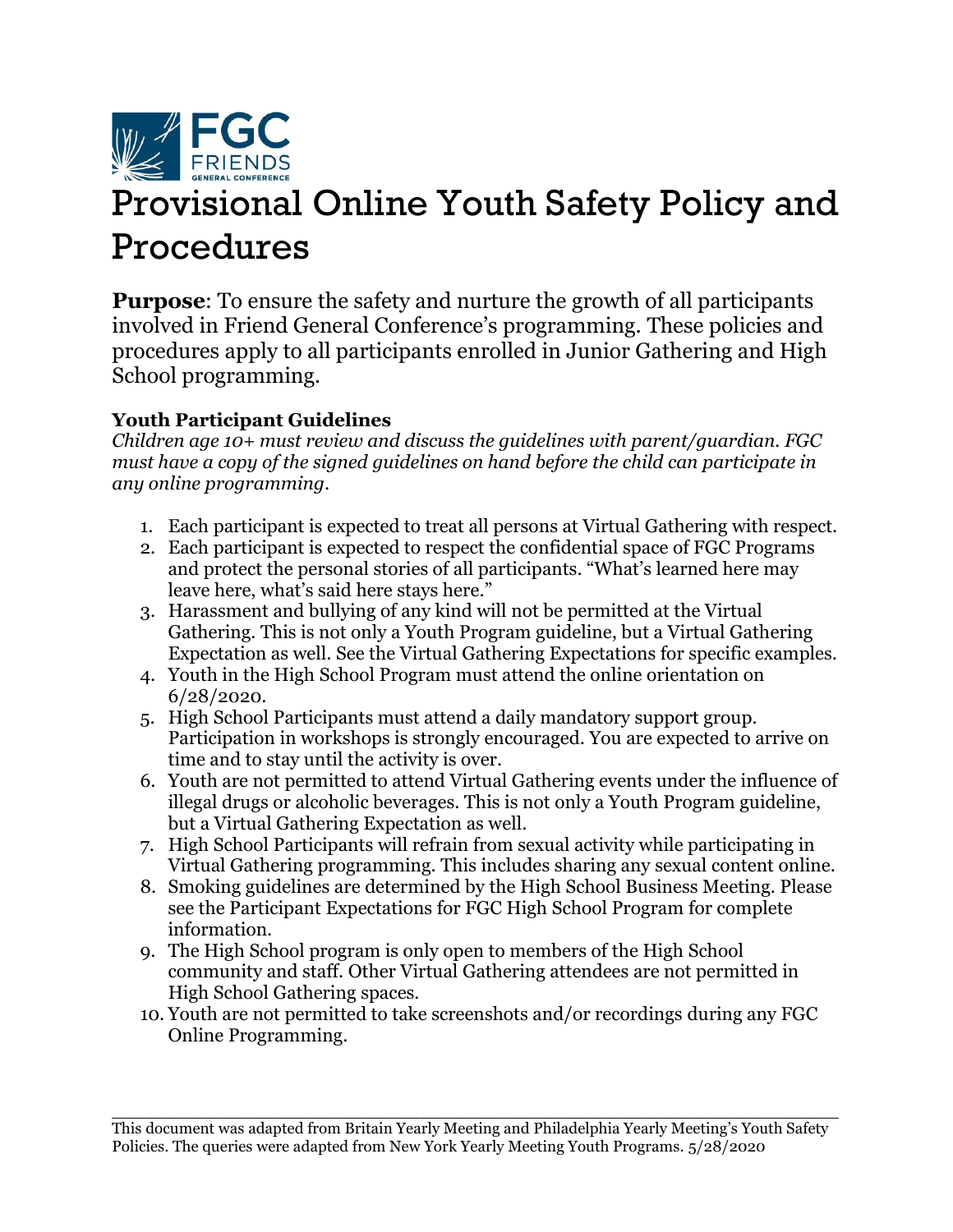## **Parent & Guardian Guidelines**

*Parents/guardians must review and discuss the guidelines with their child. FGC must have a copy of the signed guidelines on hand before the parent and child can participate in any online programming*.

- 1. Parents and guardians are expected to help their children to be actively engaged with Junior Gathering and High School activities.
- 2. Parents of children under age 10 are expected to be present and in the room during Junior Gathering.
- 3. Parents of High School participants must sign a Parental Release form.
- 4. Parents of High Schoolers are expected to attend an online orientation on 6/28/2020. If unable to attend, please contact the High School Coordinators.

# **Youth Staff Guidelines**

- 1. All youth program staff must undergo a background check process
	- All High School staff and Junior Gathering Coordinators must have two references, a criminal background check and a Meeting Verification on file.
- 2. All staff are Mandatory Reporters.
- 3. All staff must complete an annual online Child Safety Training and pass a Child Safety quiz by 80%.
- 4. Lend-a-hand volunteers and presenters do not have references on file but are never alone with a young person. They are always accompanied by coordinators or other staff.
- 5. There will always be a minimum of 2 staff present in any online session or breakout group.
	- A "floating" staff member will be assigned to each time slot and be available as needed.
- 6. All staff have a direct line of communication to report any concerning behavior. High School staff should report to the High School Co-coordinators. Junior Gathering staff should report to the Junior Gathering Co-clerks. All staff can report directly to the Gathering Youth Coordinator or the Gathering Conference Coordinator.

## **Queries**

*We ask all staff, children, and youth in FGC programs to reflect on these queries to build awareness and strengthen community responsibility.*

- 1. **How do we create a loving environment in which deep connection can arise while we maintain the safety and nurture the growth of everyone involved?**
- 2. **When considering something you might do or say, ask yourself:**
	- Does it nurture myself?
	- Does it nurture the group?
	- Does it nurture the FGC Virtual Gathering community as a whole?

*If the answer is "no" to any of these questions you probably shouldn't do what you were thinking of.*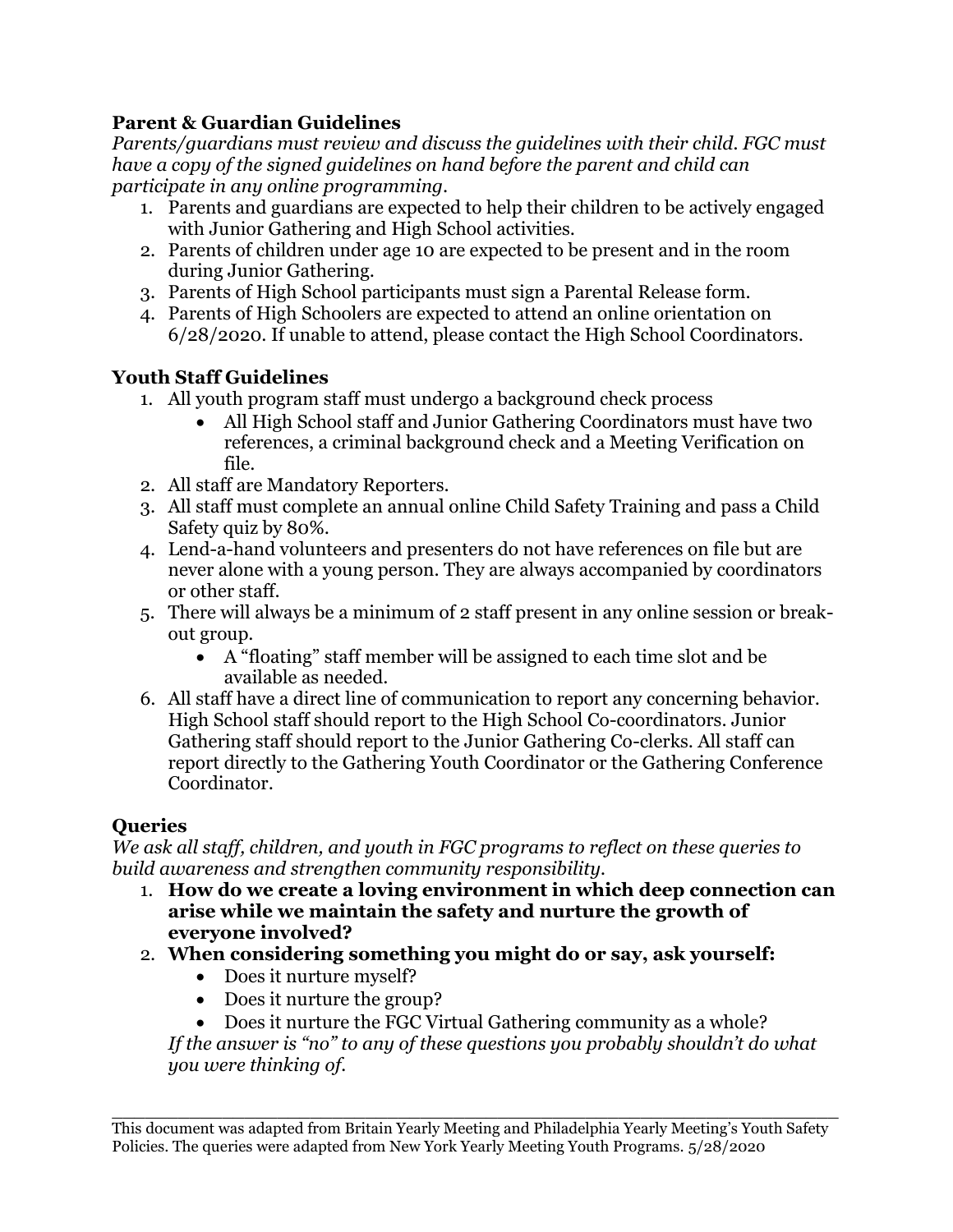3. **Are there any children or young people who may struggle to participate in this way? If so, what extra support can be put in place for them?**

## **Procedures**

#### **Pre-session:**

- 1. FGC will use the Zoom platform for its online youth programs.
	- Zoom keeps and accesses data from any recordings, whiteboards, chat data etc. – therefore no sensitive data should be uploaded, discussed in chats, or recorded using Zoom.
- 2. Parents will be given a copy of the zoom privacy policy upon signing up for FGC Youth Programming. (https://zoom.us/privacy)
- 3. For children in the Junior Gathering program, parents/guardians will receive the times and log-in information for any online programming.
- 4. Parents/guardians of High Schoolers will be cc'd on event invitations.
- 5. FGC Youth Programs will use the following default zoom settings: *These settings may be changed to meet a specific program need, but the default is reset.*
	- cannot join before host
	- waiting room on (removed participants cannot rejoin)
	- muted on entry
	- participant whiteboard off
	- disabling screen share
	- only host can share screen
	- chat function off
	- virtual background off

## **At the beginning of a session:**

- 1. FGC Staff will sign into the online session prior to any youth in order to prepare.
- 2. FGC Staff will introduce themselves.
- 3. FGC Staff will mention safety and security at the beginning of each session and tell participants the process for reporting any concerning behavior.
	- Tell High School Coordinators, Junior Gathering Co-clerks, Gathering Youth Coordinator, or Gathering Conference Coordinator.
- 4. Participants are invited to introduce themselves.
- 5. Anyone else present in the participants' space is invited to introduce themselves.
- 6. Check zoom knowledge of participants.
- 7. Review community guidelines.
- 8. In High school support groups, the High School Coordinators will drop by at the beginning of the session to make sure only youth registered and with guidelines on hand are in the session.
- 9. During High School Support Groups, the High School Coordinators may drop by at any time during the session.